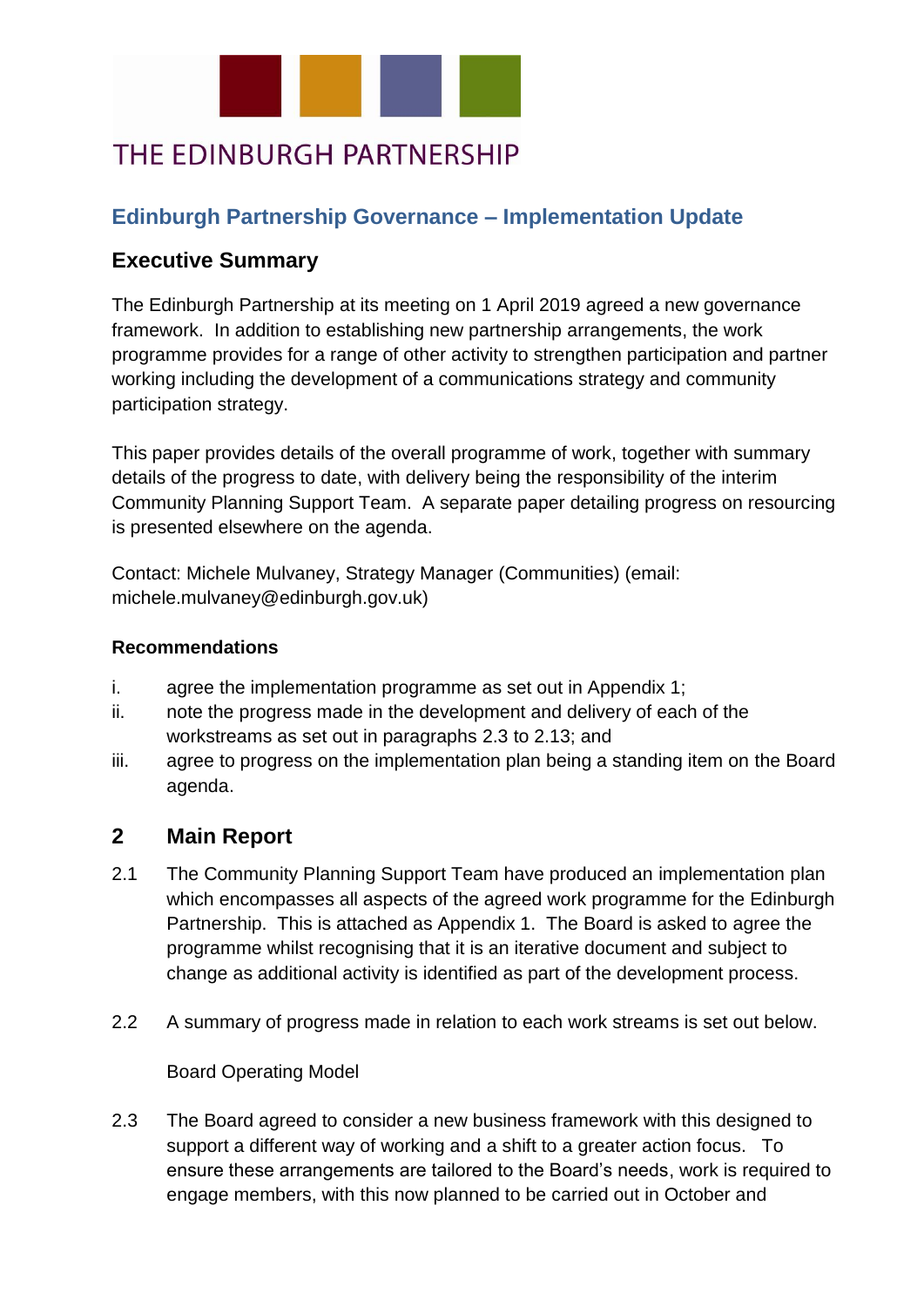November 2019, with the final proposals being presented to the Board for agreement at the next meeting. This will allow the new model to be implemented from the new year onwards.

#### Future Support Model

2.4 A programme of structured interviews, both within and across multi-agency partners, is currently ongoing. Focused on governance and facilitation, interview themes include current baseline data such as types of support, capability and capacity, hours invested, financial considerations and wider challenges. Views are also being sought around a sustainable future state model, referencing aggregated/disaggregated elements, enablers/dis-enablers and mitigations. The completion timescales rely on securing full stakeholder participation which, if achieved, with allow a for an options paper to be presented to the Board at its meeting on 18 December 2019.

### Communications

2.5 A multi-agency Working Group has been established. An initial exploratory meeting has been held where the aim and scope of the activity were considered. It was agreed, as a first step, to hold a facilitated workshop to consider the stakeholder mapping, both internal and external, and consequent segmented messaging and approaches, with this to inform a phased programme of work. This recognises the need for quick wins, specifically to support community participation, whilst the longer-term strategy is developed. The immediate focus will include consideration of online solutions with an options paper anticipated to be available for the meeting of the Board on 18 December 2019.

### Community Participation

2.6 A multi-agency Working Group has been established. A first meeting has been held where a similar approach to that of the communications group was taken, where the Board's aspirations from the programme of work and how best to take this forward were explored. The next step will be to hold a broader workshop to shape the programme. Recognising the inter-dependency between the communications and community participation work streams, a joint workshop will also be held to ensure appropriate linkages are made. It is proposed to hold this by November 2019. A critical consideration in relation to both work streams is to ensure the community are actively engaged and involved in the development processes. A proposed approach is to establish a Checkpoint Group of community bodies recruited from the neighbourhood networks to provide insight and scrutiny to support the development processes.

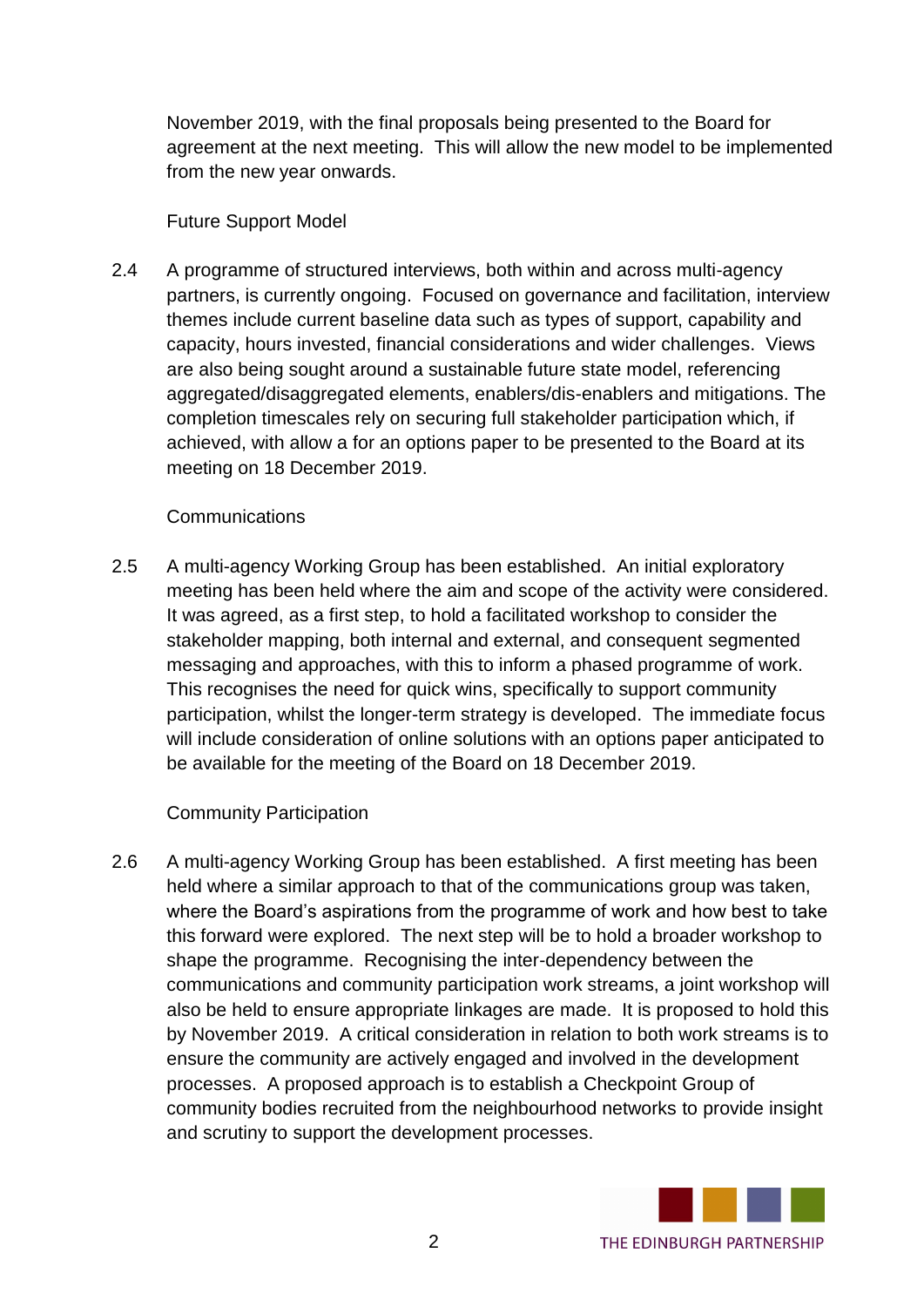Third Sector Support and Participation

2.7 Supporting the third sector to participate in community planning is an important consideration for the Edinburgh Partnership Board. Work is currently underway to scope the issues involved and deliver a well-defined programme to promote an effective mechanism to enable organisations that deliver services or provide activities to local people to continue to be involved in community planning processes. Edinburgh Partnership's aspiration for greater involvement from all partners wielding constructive influence, as a culture change in participation in the city, is the cornerstone to this piece of work which will involve third sector organisations in an event(s) in late autumn.

### Performance

2.8 Progress is being made in several areas that form the overall programme. A stocktake of Locality Improvement Plans is underway with a series of interviews with theme leads in each Locality as well as with other key stakeholders carried out. A summary report from these interviews will be considered at the first meetings of the locality community planning partnerships. The LOIP Delivery Group has considered the draft performance framework at their initial meeting. Work to develop a progress report format and identify the key datasets for monitoring actions under the three priorities with the lead officers is underway. A workshop to look at data sharing across the partners is being considered as part of the data sharing strand. An initial meeting is scheduled to discuss the reporting requirements for the Criminal Justice Outcome Improvement Plan.

Locality Community Planning Partnerships

2.9 The nomination of members for the locality community planning partnerships has now been agreed with only NHS Lothian to provide named officers. Arrangements for the holding of the first meetings is in hand with these scheduled to take place between 30 September and 4 October 2019. The agenda for the first meetings will focus on the terms of reference, progress on delivery of the locality improvement plans and the next steps, recognising the Board agreement that the plans and the supporting operational working arrangements are to be reviewed.

### Neighbourhood Networks

2.10 Work in recent weeks has focused on completing the nomination process of community bodies to sit on the locality community planning partnerships and arrangements for the second meetings of each network, with these taking place during September and October 2019. Feedback from the initial meetings has

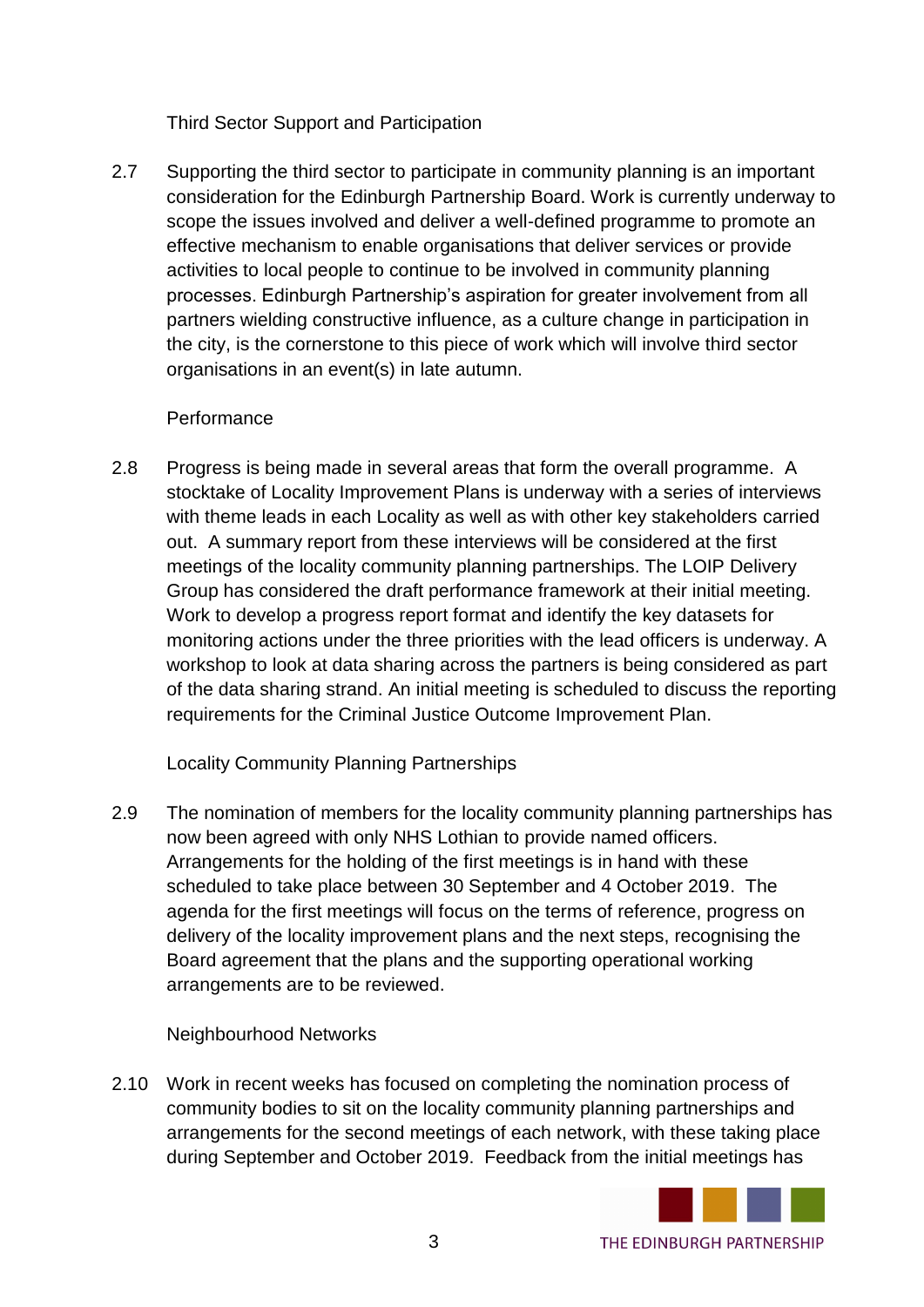been collated and a frequently asked questions produced and distributed to members of the networks. An issues log has also been created which will be used to inform the review process after the first 12 months of operation as agreed by the Board.

Partnership Links

- 2.11 Arrangements are in place for joint meetings of the interim Community Planning Support Team, Council internal Community Planning Support Group and lead officers for each of the strategic partnerships. This will facilitate greater integrated working and support the delivery of the Board's ambitions for more transparent and integrated working across the Edinburgh Partnership.
- 2.12 Initial discussions have taken place with the Edinburgh Integration Joint Board on establishing greater links, recognising the synergies between the respective strategic priorities. Officers have been nominated from the Health and Social Care Partnership to sit on the locality community planning partnerships which will support joint working at a locality level.
- 2.13 An initial workshop of the Equality and Rights Network was held in June 2019. This provided an update on the new community planning arrangements for the city and an opportunity for members to discuss how the Network might better engage in these arrangements and the impact from an equalities and human rights perspective. A report on the session is being produced which will inform the further development of work in this area.
- 2.14 It is proposed that progress on delivery of the implementation plan will be a standing item on the Board agenda using a RAG assessment to enable matters to be considered as appropriate to their status.

| <b>Contribution to:</b> | Low |  | High |   |
|-------------------------|-----|--|------|---|
| • Sustainability        |     |  | 3    | 5 |
| Equality<br>$\bullet$   |     |  | 3    | 5 |
| • Community Engagement  |     |  | З    | 5 |
| • Prevention            |     |  | З    | 5 |
| • Joint Resourcing      |     |  |      |   |

Contact details:

michele.mulvaney@edinburgh.gov.uk

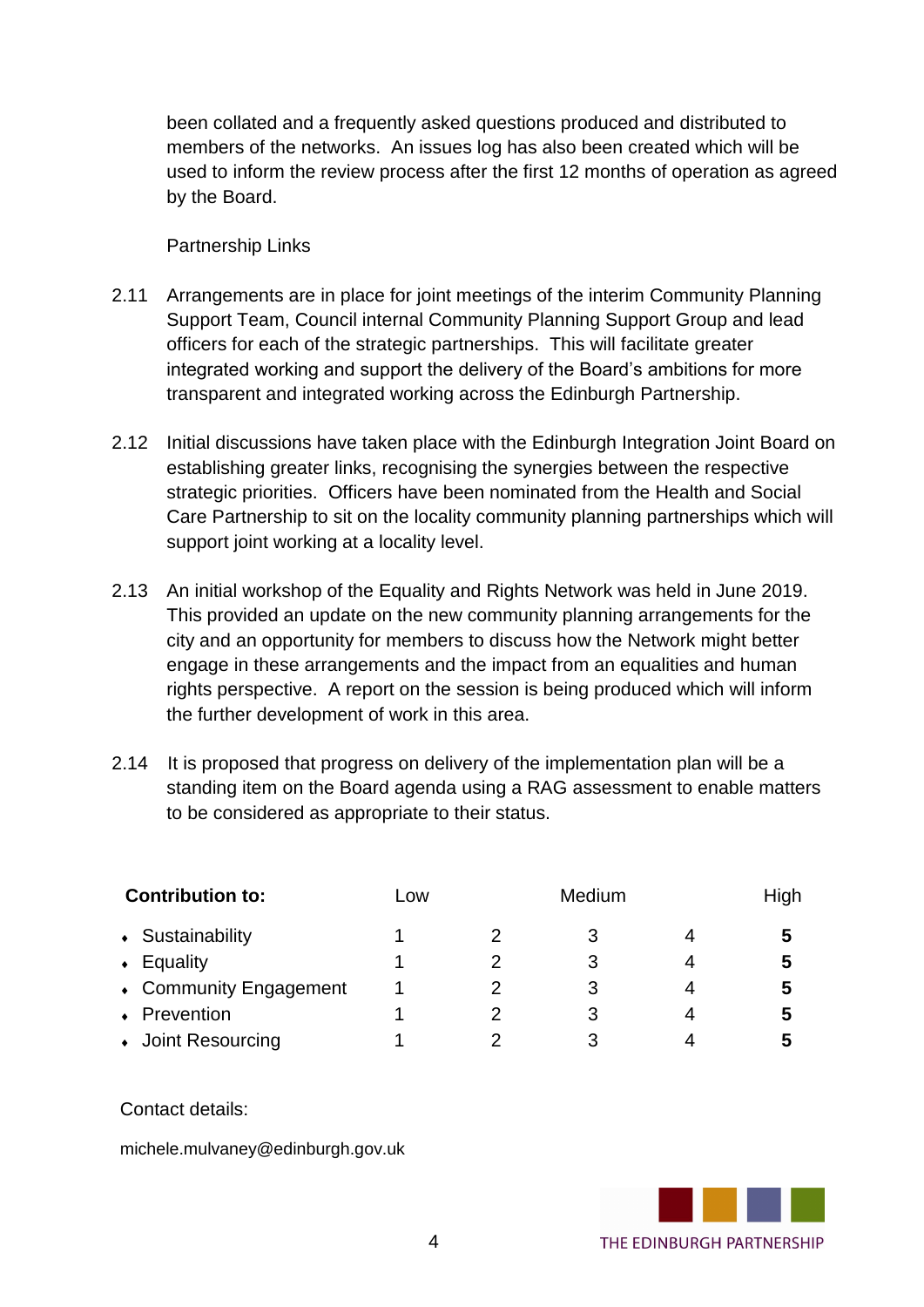| 20 Nov - 3<br>Dec | 4 - 17 Dec | 18 - 31 Dec |
|-------------------|------------|-------------|
|                   |            | 18-Dec      |
|                   |            |             |
|                   |            |             |
|                   |            |             |
|                   |            |             |
|                   |            |             |
|                   |            |             |
|                   |            |             |
|                   |            |             |
|                   |            | $18$ -Dec   |
|                   |            |             |
|                   |            |             |
|                   |            |             |
|                   |            |             |
|                   |            | 18-Dec      |
|                   |            |             |
|                   |            |             |
|                   |            |             |
|                   |            |             |
|                   |            |             |
|                   |            |             |
|                   |            |             |
|                   |            |             |
|                   |            |             |
|                   |            |             |
|                   |            |             |
|                   |            |             |
|                   |            |             |
|                   |            |             |
|                   |            |             |
|                   |            |             |
|                   |            |             |
|                   |            | 18-Dec      |
|                   |            |             |
|                   |            |             |
|                   |            |             |
|                   |            |             |
|                   |            |             |
|                   |            |             |
|                   |            |             |
|                   |            |             |
|                   |            |             |
|                   |            |             |

|                                                               |                          |                             |                          |                        |                        |                     |              | 25 Sept - 8 |            |                   |            | 20 Nov - 3 |            |             |
|---------------------------------------------------------------|--------------------------|-----------------------------|--------------------------|------------------------|------------------------|---------------------|--------------|-------------|------------|-------------------|------------|------------|------------|-------------|
|                                                               | Lead                     | <b>RAG</b><br><b>Status</b> | Current<br>position      | 4 - 17 Jul 18 - 31 Jul | 1 - 13 Aug 14 - 27 Aug | 28 Aug - 10<br>Sept | 11 - 24 Sept | <b>Oct</b>  | 9 - 22 Oct | 23 Oct - 5<br>Nov | 6 - 19 Nov | Dec        | 4 - 17 Dec | 18 - 31 Dec |
| <b>EP Board</b>                                               |                          |                             | In progress              |                        |                        |                     | 24-Sep       |             |            |                   |            |            |            | 18-Dec      |
| <b>CP Support Team</b>                                        | MM                       |                             |                          |                        |                        |                     |              |             |            |                   |            |            |            |             |
| Identify co-location of team                                  | <b>CPST</b>              |                             | Completed                |                        |                        |                     |              |             |            |                   |            |            |            |             |
| Confirm identification of partner members                     | <b>CPST</b>              |                             | In progress              |                        |                        |                     |              |             |            |                   |            |            |            |             |
| Shared access to files                                        | LM                       |                             | In progress              |                        |                        |                     |              |             |            |                   |            |            |            |             |
| Creation of programme plan                                    | <b>CPST</b>              |                             | In progress              |                        |                        |                     |              |             |            |                   |            |            |            |             |
| <b>BOARD OPERATING MODEL</b>                                  |                          |                             |                          |                        |                        |                     |              |             |            |                   |            |            |            |             |
| Action tracking template                                      | МM                       |                             | Scheduled                |                        |                        |                     |              |             |            |                   |            |            |            |             |
| Report template                                               | MМ                       |                             | Scheduled                |                        |                        |                     |              |             |            |                   |            |            |            |             |
| Develop internal communication process                        | <b>CPST</b>              |                             | Scheduled                |                        |                        |                     |              |             |            |                   |            |            |            |             |
| Draft operating model                                         | MМ                       |                             | Scheduled                |                        |                        |                     |              |             |            |                   |            |            |            |             |
| EP Board paper                                                | <b>MM</b>                |                             | Scheduled                |                        |                        |                     |              |             |            |                   |            |            |            | 18-Dec      |
| <b>FUTURE SUPPORT MODEL</b>                                   |                          |                             |                          |                        |                        |                     |              |             |            |                   |            |            |            |             |
|                                                               |                          |                             |                          |                        |                        |                     |              |             |            |                   |            |            |            |             |
| Scoping paper                                                 | SA/CS<br>SA              |                             | Completed                |                        |                        |                     |              |             |            |                   |            |            |            |             |
| Mapping interviews<br>Business model options review and paper | <b>LM</b>                |                             | In progress<br>Scheduled | 31                     | 21, 23, 26, 26         |                     |              |             |            |                   |            |            |            |             |
| Production of research paper                                  | SA                       |                             | Scheduled                |                        |                        |                     |              |             |            |                   |            |            |            |             |
| Engagement with partners                                      | <b>CPST</b>              |                             | Scheduled                |                        |                        |                     |              |             |            |                   |            |            |            |             |
| Production of EP Board paper                                  | SA                       |                             | Scheduled                |                        |                        |                     |              |             |            |                   |            |            |            |             |
| <b>COMMUNICATIONS</b>                                         |                          |                             |                          |                        |                        |                     |              |             |            |                   |            |            |            | 18-Dec      |
| Immediate communications                                      |                          |                             |                          |                        |                        |                     |              |             |            |                   |            |            |            |             |
| Edinburgh Partnership webpage review                          | $\overline{\text{cs}}$   |                             |                          |                        |                        |                     |              |             |            |                   |            |            |            |             |
| Edinburgh Partnership webpage update                          | $\overline{\text{CS}}$   |                             | Completed                |                        |                        |                     |              |             |            |                   |            |            |            |             |
| Neighbourhood Network communications                          | <b>CPST</b>              |                             | In progress              |                        |                        |                     |              |             |            |                   |            |            |            |             |
| Development of simple guide to community                      |                          |                             | In progress              |                        |                        |                     |              |             |            |                   |            |            |            |             |
|                                                               | <b>CWG</b>               |                             | Scheduled                |                        |                        |                     |              |             |            |                   |            |            |            |             |
| planning<br><b>Development of communication strategy</b>      |                          |                             |                          |                        |                        |                     |              |             |            |                   |            |            |            |             |
|                                                               |                          |                             |                          |                        |                        |                     |              |             |            |                   |            |            |            |             |
| Establishment and meetings of Working Group                   | ${\sf CS}$               |                             | In progress              |                        | 26-Aug                 |                     |              |             |            |                   |            |            |            |             |
| Mapping exercise                                              | $\mathsf{CS}\phantom{0}$ |                             | Completed                |                        |                        |                     |              |             |            |                   |            |            |            |             |
| Create development plan                                       | CWG                      |                             | Scheduled                |                        |                        |                     |              |             |            |                   |            |            |            |             |
| Options appraisal                                             | CWG                      |                             | Scheduled                |                        |                        |                     |              |             |            |                   |            |            |            |             |
| <b>COMMUNITY PARTICIPATION</b>                                |                          |                             |                          |                        |                        |                     |              |             |            |                   |            |            |            |             |
| Scoping discussion                                            | MM/IB                    |                             | Completed                |                        |                        |                     |              |             |            |                   |            |            |            |             |
|                                                               |                          |                             |                          |                        |                        |                     |              |             |            |                   |            |            |            |             |
| Establishment and meetings of Working Group                   | MM/IB                    |                             | In progress              |                        |                        | $30-Au$ g           |              |             |            |                   |            |            |            |             |
|                                                               | <b>MM</b>                |                             | Scheduled                |                        |                        |                     |              |             |            |                   |            |            |            |             |
| Scoping paper<br>Create development plan                      | <b>CPWG</b>              |                             | Scheduled                |                        |                        |                     |              |             |            |                   |            |            |            |             |
| THIRD SECTOR SUPPORT AND PARTICIPATION                        |                          |                             |                          |                        |                        |                     |              |             |            |                   |            |            |            |             |
| Scoping paper<br>Engagement plan<br>EP Board paper            | IB                       |                             | In progress              |                        |                        |                     |              |             |            |                   |            |            |            |             |
|                                                               | <b>CPST</b>              |                             | Scheduled                |                        |                        |                     |              |             |            |                   |            |            |            |             |
|                                                               | IB                       |                             | Scheduled                |                        |                        |                     |              |             |            |                   |            |            |            | 18-Dec      |
| <b>PERFORMANCE</b>                                            |                          |                             |                          |                        |                        |                     |              |             |            |                   |            |            |            |             |
| Project plan development                                      | CS                       |                             | In progress              |                        |                        |                     |              |             |            |                   |            |            |            |             |
| LOIP performance framework                                    | CS/LOIPDG                |                             | In progress              |                        |                        |                     |              |             |            |                   |            |            |            |             |
| LIP performance framework                                     | CS/LCPPs                 |                             | In progress              |                        |                        |                     |              |             |            |                   |            |            |            |             |
|                                                               |                          |                             |                          |                        |                        |                     |              |             |            |                   |            |            |            |             |
| Community Justice Outcome Improvement Plan                    | CS/CSP                   |                             | Scheduled                |                        |                        |                     |              |             |            |                   |            |            |            |             |
| Community Learning and Development Plan                       | CS/ECLDP                 |                             | Scheduled                |                        |                        |                     |              |             |            |                   |            |            |            |             |
| Children's Services Plan                                      | CS/CP                    |                             | Scheduled                |                        |                        |                     |              |             |            |                   |            |            |            |             |
| Data sharing                                                  | ${\sf CS}$               |                             | In progress              |                        |                        |                     |              |             |            |                   |            |            |            |             |
| National outcome linkages                                     | ${\sf CS}$               |                             | Scheduled                |                        |                        |                     |              |             |            |                   |            |            |            |             |
| Horizon scanning                                              | $\overline{\mathsf{CS}}$ |                             | Scheduled                |                        |                        |                     |              |             |            |                   |            |            |            |             |
| Case study development                                        | CS                       |                             | Scheduled                |                        |                        |                     |              |             |            |                   |            |            |            |             |